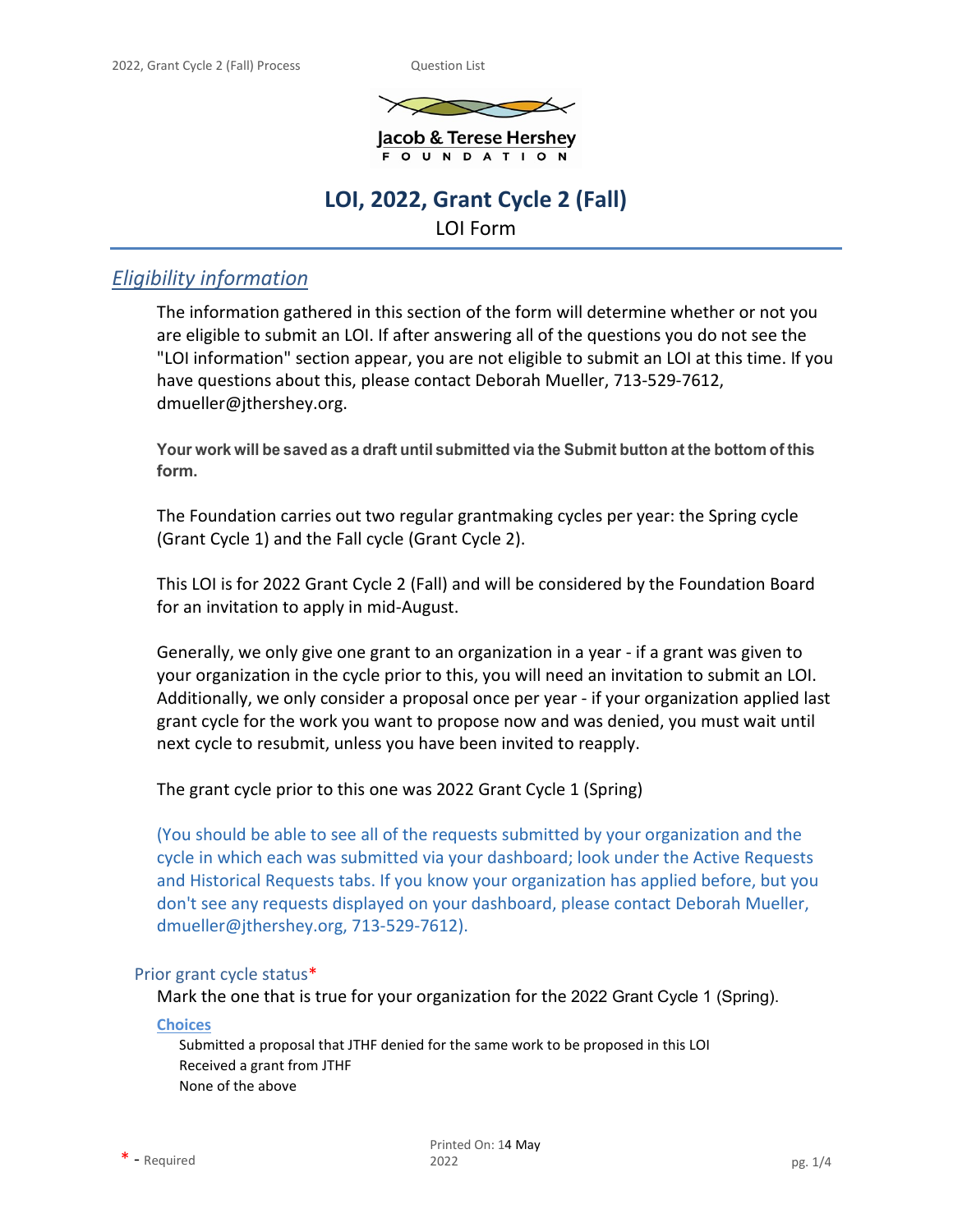#### Geographic area(s) served\*

The Hershey Foundation's primary area of geographic focus is Texas. We accept LOIs for work outside Texas by invitation only.

If the work you are proposing is not in any of the listed areas, but you feel it will align strongly with the Foundation's goals, please contact Elizabeth Love (elove@jthershey.org).

Please select the region(s) your proposal is intended to impact from the list below.

**Choices**

Greater Houston Central Texas State of Texas **Other** 

#### *(Character Limit: 250)*

If you marked the "Other" box in the previous question, please indicate the area served here.

## Focus area this proposal most serves\*

The Jacob and Terese Hershey was founded with the purpose of providing funding towards five specific focus areas, listed here. Please select the focus area that this proposal most serves (further information about our focus areas can be found on [our](https://jthershey.org/grantmaking-priorities/) [webs](https://jthershey.org/grantmaking-priorities/)ite).

For work related to community parks and animal care facilities, the Foundation directs funding to the greater Houston and central Texas regions, and accepts LOIs for efforts outside these regions by invitation only. If you have a question about these geographies, please contact Elizabeth Love (elove@jthershey.org).

#### **Choices**

- 1. Preservation, conservation and defense of natural resources
- 2. a) Parks and open space Community park
- 2. b) Parks and open space Other
- 3. Care facilities for domestic and wild animals and birds
- 4. Environmental education
- 5. Reproductive rights and family planning

### *Invited by* (this section only displays if questions answered above indicate you are ineligible to apply)

#### Were you invited to submit an LOI?\*

**Choices** Yes No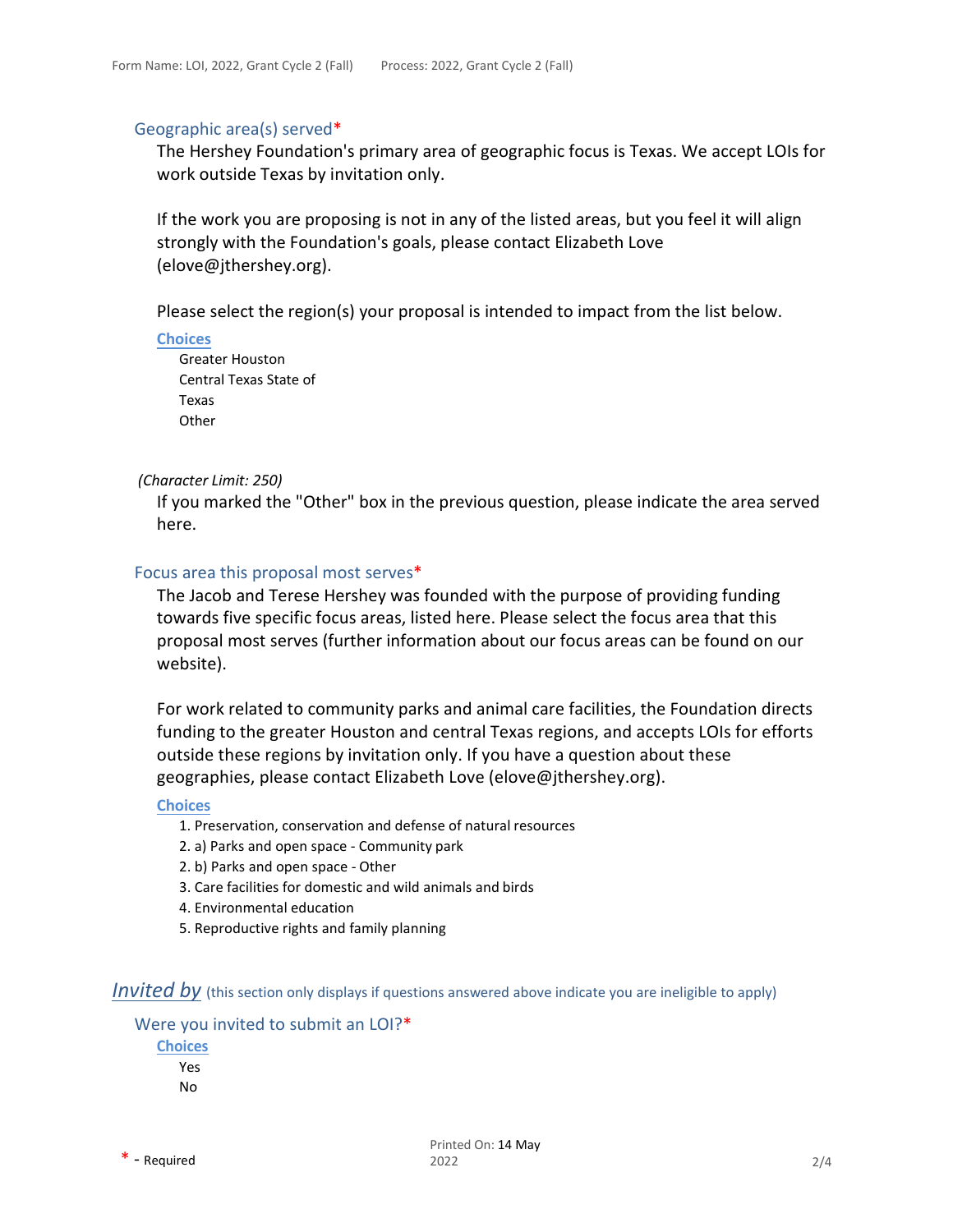#### Invited by *(Character Limit: 250)*

If you were invited to submit an LOI, please provide the name of the person at the Foundation who invited you. (Please press the <tab> key or click your mouse outside of the field after typing your answer to access the LOI)

## *LOI Information* (this section only displays if questions answered above indicate you are eligible to apply)

## Proposal title\* *(Character Limit: 100)*

Provide a brief title that reflects the purpose of your proposal. Please consider the following convention for your title: "Toward mobilizing support for clean air policies," "Toward providing outdoor education for youth," "Toward operating support for the animal shelter," etc.

#### General inquiry\* *(Character Limit: 5000)*

In **one to three brief paragraphs**, please describe the mission and work of your organization, what you are seeking to achieve with grant funding and why you are seeking funds now. Please keep in mind that the audience may include both Foundation board and staff members. (Please note that we appreciate brevity and succinctness where possible. The character limit of 5,000 is the maximum allowable, rather than a target.)

#### Is this a fiscally sponsored proposal?\*

Fiscal sponsorship is when a person or group that doesn't have tax exempt status (the sponsored project) works with an organization that does (the fiscal sponsor) so as to receive tax exempt donations and grants for the sponsored project. If the work you are requesting funding for is not a program or project initiated by the organization applying for the funding, then it is likely a fiscally sponsored project. Please contact Deborah Muelle[r \(dmueller@jthershey.org, 7](mailto:(dmueller@jthershey.org)13-529-7612) if you have questions or need to discuss.

**Choices**

Yes No I'm unsure

Have you been in contact with any board or staff members of the Foundation?\* *(Character Limit: 250)*

If you have communicated with any members of the board or staff of the Foundation regarding this proposal, please provide their name(s) here. If not, enter "No".

#### Years of support\*

Do you anticipate requesting more than one year of support for this proposal?

**Choices** No Yes